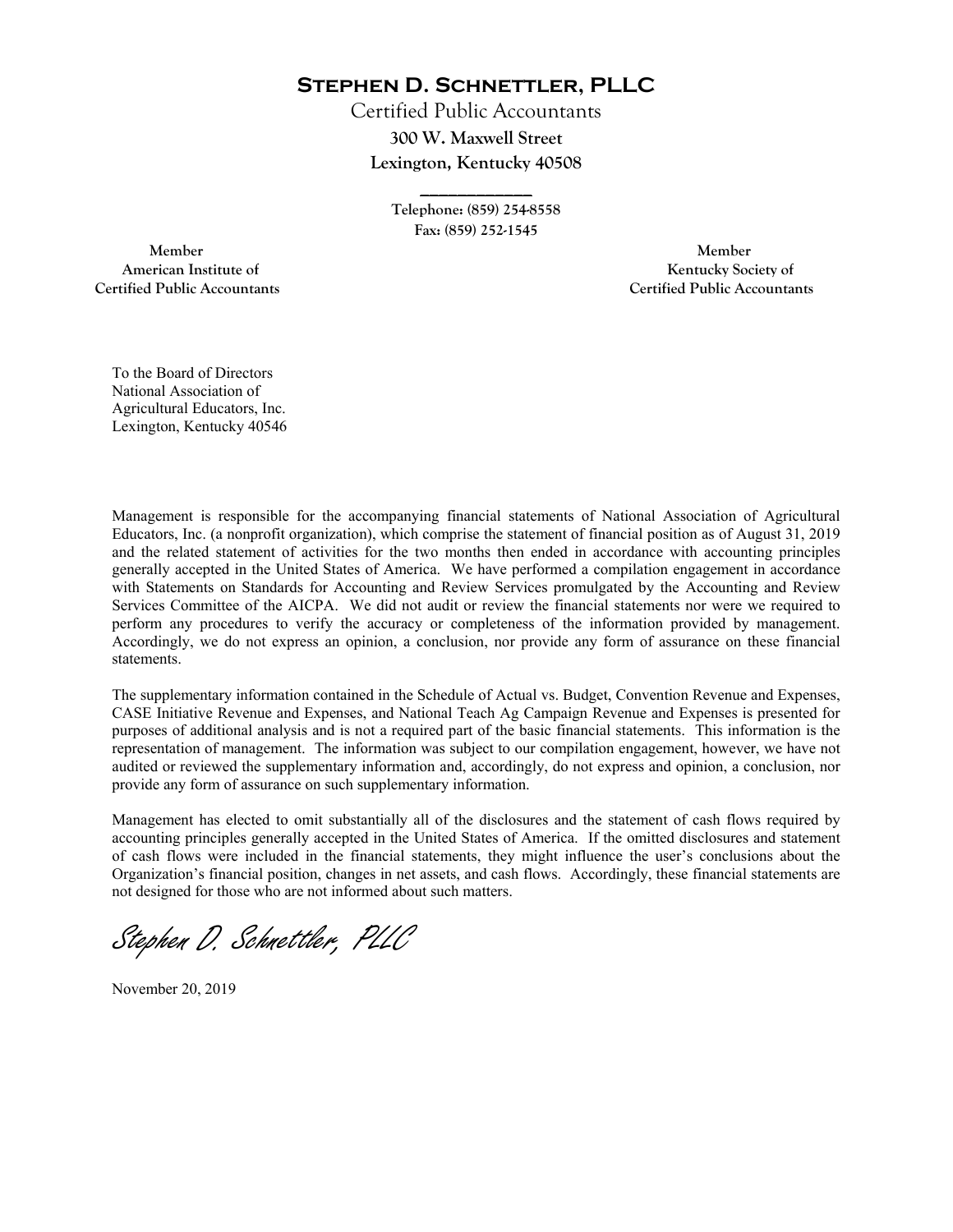# NATIONAL ASSOCIATION OF AGRICULTURAL EDUCATORS, INC. Statement of Financial Position August 31, 2019

| <b>ASSETS</b>                            |                 |
|------------------------------------------|-----------------|
| Cash on deposit                          | \$<br>716,519   |
| Investments - operating fund             | 773,294         |
| Investments - life membership fund       | 309,455         |
| Accounts receivable                      | 476,248         |
| Inventory                                | 5,000           |
| Prepaid expenses                         | 833             |
| Property and equipment - CASE Initiative | 190             |
| Property and equipment                   | 8,063           |
| <b>TOTAL ASSETS</b>                      | \$<br>2,289,602 |
| <b>LIABILITIES AND NET ASSETS</b>        |                 |
| <b>LIABILITIES</b>                       |                 |
| Accounts payable                         | \$<br>139,969   |
| Accrued leave payable                    | 40,004          |
| Other current liabilities                | 8,119           |
| <b>TOTAL LIABILITIES</b>                 | 188,092         |
| <b>NET ASSETS</b>                        |                 |
| Unrestricted net assets:                 |                 |
| Current operation                        | 889,003         |
| Board designated for special purposes    | 219,755         |
| Temporarily restricted net assets        | (150, 427)      |
| <b>CASE</b> Initiative                   | 1,143,179       |
| <b>TOTAL NET ASSETS</b>                  | 2,101,510       |
| TOTAL LIABILITIES AND NET ASSETS         | \$<br>2,289,602 |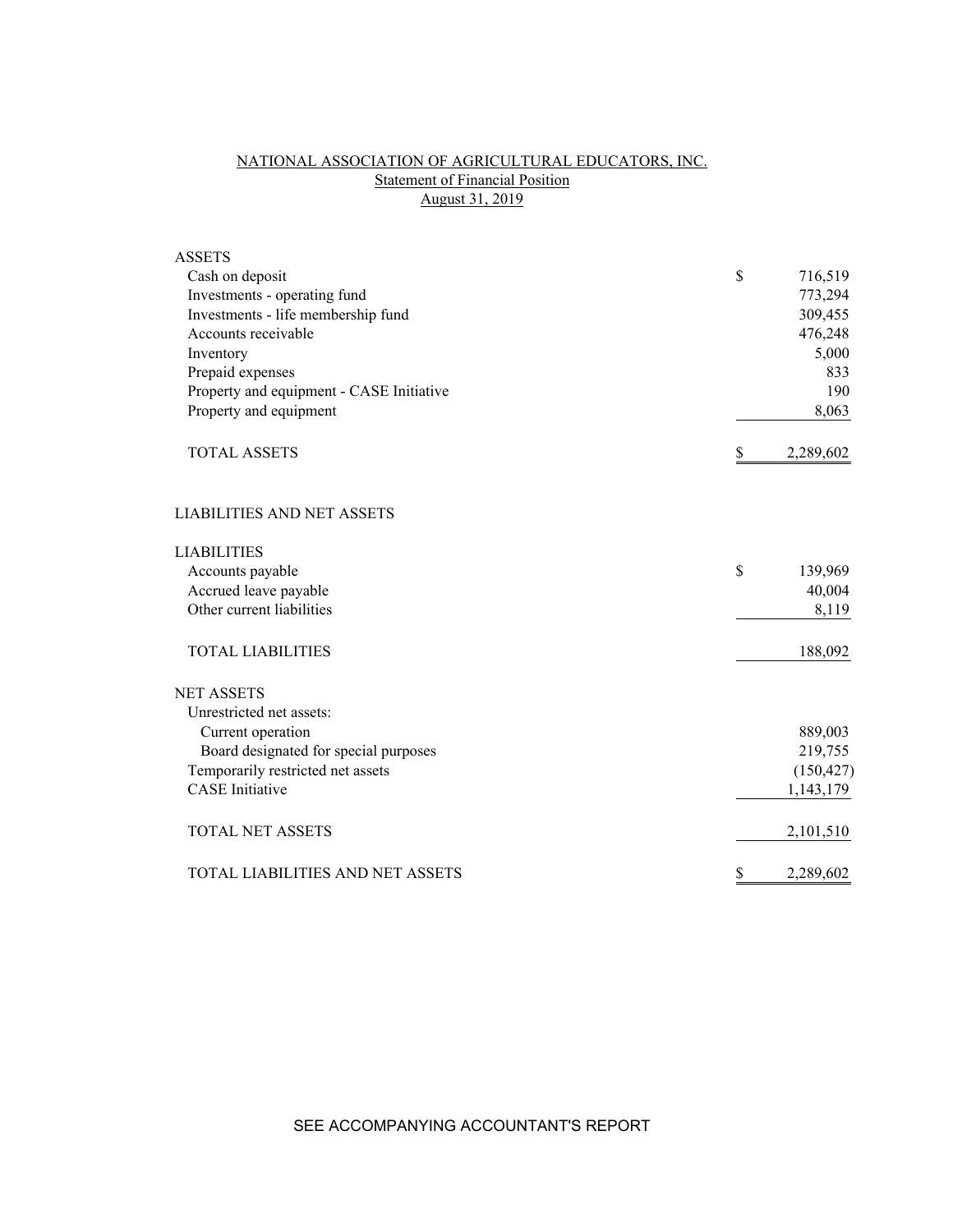# NATIONAL ASSOCIATION OF AGRICULTURAL EDUCATORS, INC. Statement of Activities For the Two Months Ended August 31, 2019

|                                          |               | Unrestricted  |                          |                |                 |
|------------------------------------------|---------------|---------------|--------------------------|----------------|-----------------|
|                                          | Current       | Board         | <b>NTAC</b>              | CASE           |                 |
|                                          | Operations    | Designated    | Initiative               | Initiative     | Total           |
| Revenue, Gains and Losses                |               |               |                          |                |                 |
| Membership dues                          | \$<br>47,280  | \$<br>480     | <sup>\$</sup>            | \$             | \$<br>47,760    |
| Convention registration                  | 335           |               |                          |                | 335             |
| Sponsorship and awards                   | 2,393         |               |                          |                | 2,393           |
| Merchandise sales                        | 3,511         |               |                          |                | 3,511           |
| Contributions                            |               |               |                          |                |                 |
| Net realized and unrealized              |               |               |                          |                |                 |
| gains (losses) on securities             | (13, 180)     |               |                          |                | (13, 180)       |
| Interest and dividends                   | 1,458         |               |                          |                | 1,458           |
| FFA Foundation projects                  | 18,860        |               |                          |                | 18,860          |
| CASE Initiative income                   |               |               |                          | 694,286        | 694,286         |
| National Teach Ag Campaign Income        |               |               | 315                      |                | 315             |
| Other income                             | 49,880        |               | $\overline{\phantom{0}}$ |                | 49,880          |
| Total Revenue, Gaines and Losses         | 110,537       | 480           | 315                      | 694,286        | 805,618         |
| Net Assets Released from Restrictions    |               | $\frac{1}{2}$ |                          |                |                 |
| Total Revenue, Gains and Losses          |               |               |                          |                |                 |
| and Reclassifications                    | 110,537       | 480           | 315                      | 694,286        | 805,618         |
| Expenses                                 |               |               |                          |                |                 |
| General expenses                         | 153,040       |               |                          |                | 153,040         |
| FFA Foundation projects                  | 71,221        |               |                          |                | 71,221          |
| CASE Initiative expenses                 |               |               |                          | 638,216        | 638,216         |
| National Teach Ag Campaign expenses      |               |               | 72,557                   |                |                 |
| Convention expenses                      |               |               |                          |                |                 |
| Total expenses                           | 224,261       |               | 72,557                   | 638,216        | 862,477         |
| <b>INCREASE (DECREASE) IN NET ASSETS</b> | (113, 724)    | 480           | (72, 242)                | 56,070         | (129, 416)      |
| NET ASSETS AT BEGINNING OF PERIOD        | 1,002,727     | 219,275       | (78, 185)                | 1,087,109      | 2,230,926       |
| NET ASSETS AT END OF PERIOD              | \$<br>889,003 | 219,755<br>\$ | (150, 427)<br>\$         | 1,143,179<br>S | \$<br>2,101,510 |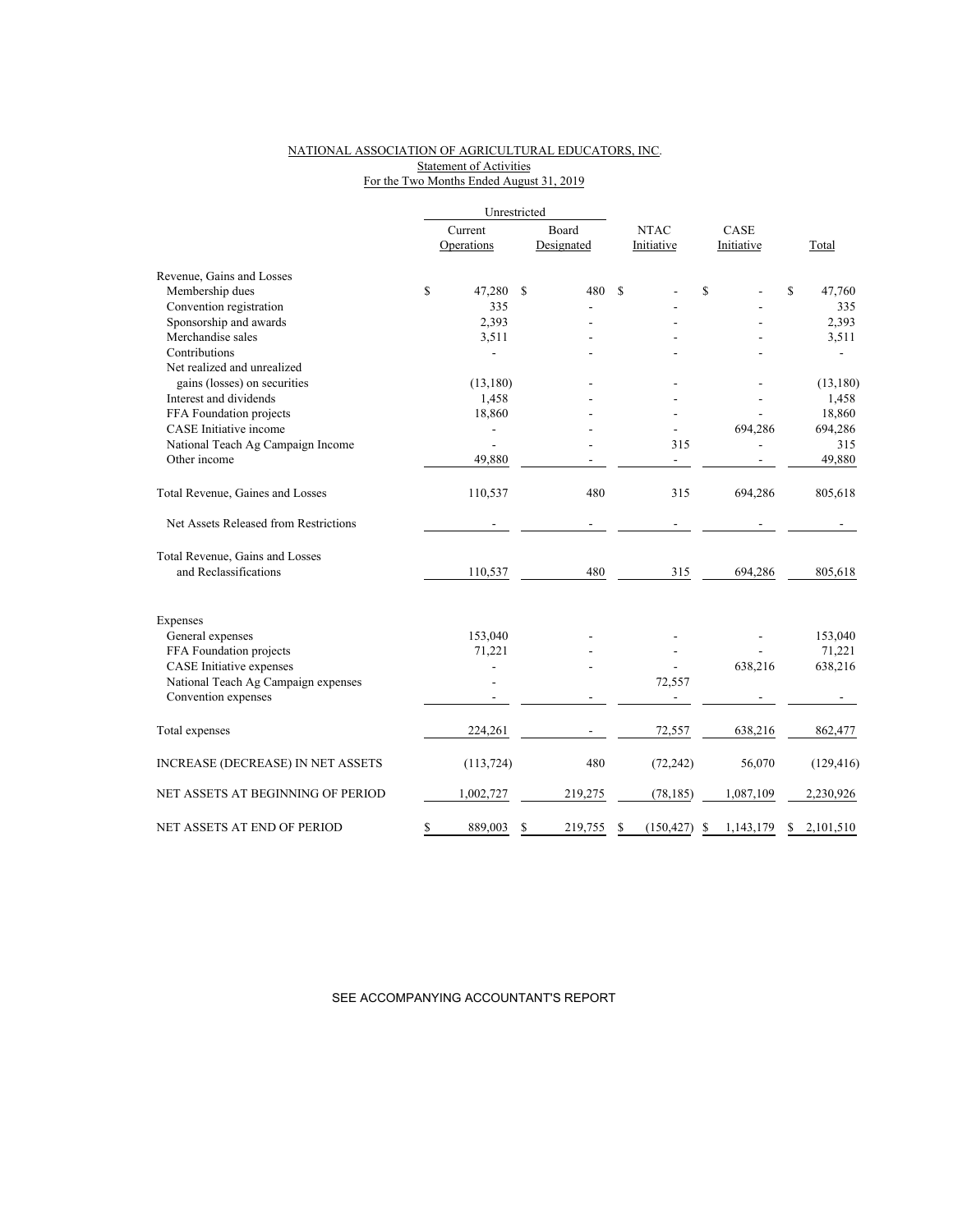# NATIONAL ASSOCIATION OF AGRICULTURAL EDUCATORS, INC. For the One and Two Months Month Ended August 31, 2019 Schedule of Actual vs. Budget

|                                                       | <b>MONTH</b><br><b>ACTUAL</b> | <b>BUDGET</b> | <b>MONTH</b>             | <b>MONTH</b><br><b><i>SVARIANCE</i></b> | YEAR TO DATE<br><b>ACTUAL</b> | <b>YEAR</b><br><b>BUDGET</b> | <b>YEAR</b><br><b>SVARIANCE</b> |
|-------------------------------------------------------|-------------------------------|---------------|--------------------------|-----------------------------------------|-------------------------------|------------------------------|---------------------------------|
| <b>REVENUE</b>                                        |                               |               |                          |                                         |                               |                              |                                 |
| Member dues                                           | \$<br>40,145<br>- \$          |               | 35,008                   | \$<br>5,137 \$                          | 46,395 \$                     | 420,090                      | \$<br>(373, 695)                |
| Corporate membership dues                             | 1,365                         |               | 1,250                    | 115                                     | 1,365                         | 15,000                       | (13, 635)                       |
| Scholarships upper division                           |                               |               | 625                      | (625)                                   |                               | 7,500                        | (7,500)                         |
| National Geographic Cengage scholarships              |                               |               | $\blacksquare$           | $\overline{\phantom{a}}$                |                               |                              |                                 |
| Foundation management fees                            |                               |               |                          | ÷,                                      |                               |                              |                                 |
| Interest and dividends                                | 514                           |               | 2,917                    | (2, 403)                                | 1,027                         | 35,000                       | (33,973)                        |
| Net realized and unrealized                           |                               |               |                          |                                         |                               |                              |                                 |
| gains (losses) on securities                          | (23,791)                      |               |                          | (23,791)                                | (13, 180)                     |                              | (13, 180)                       |
| Merchandise sales                                     |                               |               | 500                      | (500)                                   | 3,511                         | 6,000                        | (2,489)                         |
| Investment income, Life Fund                          | 219                           |               | 1,000                    | (781)                                   | 431                           | 12,000                       | (11, 569)                       |
| Contributions, Legislative Fund                       | ÷,                            |               | $\overline{a}$           | $\overline{\phantom{a}}$                | ÷                             |                              | $\sim$                          |
| Miscellaneous income                                  | 1,208                         |               | 750                      | 458                                     | 1,449                         | 9,000                        | (7, 551)                        |
| Scholarship raffle proceeds                           | $\overline{\phantom{a}}$      |               |                          | ÷,                                      | $\frac{1}{2}$                 |                              |                                 |
| Student teacher scholarship revenue                   |                               |               |                          |                                         | ÷,                            |                              |                                 |
| Teacher crisis fund                                   | 1,822                         |               |                          | 1,822                                   | 5,791                         |                              | 5,791                           |
| <b>BFRDP</b> Grant                                    |                               |               |                          |                                         |                               |                              | $\blacksquare$                  |
| AEM business manager stipend                          |                               |               | 333                      | (333)                                   | ÷,                            | 4,000                        | (4,000)                         |
| National Ag Ed Summit Revenue                         |                               |               | $\blacksquare$           | $\overline{a}$                          |                               |                              |                                 |
| National Teach Ag Campaign managenment fee            |                               |               |                          | $\overline{a}$                          | $\overline{a}$                | 46,000                       | (46,000)                        |
| Nat'l Agriscience Teacher Ambassadors                 |                               |               | 13,667                   | (13, 667)                               | ÷,                            | 164,000                      | (164,000)                       |
| NPS National Ag Ed leadership dinner                  |                               |               | 352                      | (352)                                   | $\overline{\phantom{a}}$      | 4,225                        | (4,225)                         |
| CASE Initiative management fee                        |                               |               | 2,000                    | (2,000)                                 | $\overline{a}$                | 24,000                       | (24,000)                        |
| Council MMM management fee                            |                               |               | 417                      | (417)                                   | $\overline{a}$                | 5,000                        | (5,000)                         |
| Teach AG non-foundation revenue                       |                               |               |                          |                                         |                               |                              |                                 |
| FFA Foundation project - TTTK                         |                               |               | 5,467                    | (5, 467)                                | ä,                            | 65,600                       | (65,600)                        |
| FFA Foundation project - OPAP                         |                               |               | 1,367                    | (1, 367)                                | ÷,                            | 16,400                       | (16, 400)                       |
| FFA Foundation project - OMSP                         |                               |               | 1,367                    | (1, 367)                                | $\overline{a}$                | 16,400                       | (16, 400)                       |
| FFA Foundation project - OT                           |                               |               | 1,367                    | (1, 367)                                | ÷,                            | 16,400                       | (16, 400)                       |
| FFA Foundation project - OECT                         |                               |               | 1,367                    | (1, 367)                                | 16,400                        | 16,400                       |                                 |
| FFA Foundation project - Lifetime Achievement         |                               |               | 410                      | (410)                                   | ÷,                            | 4,920                        | (4,920)                         |
| FFA Foundation project - Outstanding Service Citation |                               |               | $\blacksquare$           | $\overline{\phantom{a}}$                |                               |                              |                                 |
| FFA Foundation teacher workshop                       |                               |               |                          |                                         |                               |                              |                                 |
| FFA Foundation upper division scholarships            |                               |               | 1,667                    | (1,667)                                 |                               | 20,000                       | (20,000)                        |
| FFA Foundation Agriscience Initiative                 |                               |               | $\overline{\phantom{a}}$ | ÷,                                      |                               |                              |                                 |
| FFA Foundation NATAA/NAII                             |                               |               |                          |                                         | ä,                            |                              |                                 |
| FFA Foundation project - XLR8                         | $\sim$                        |               | 8,333                    | (8, 333)                                | $\overline{\phantom{a}}$      | 100,000                      | (100,000)                       |
| FFA Foundation communities of practice                | 2,460                         |               | 5,600                    | (3, 140)                                | 2,460                         | 67,200                       | (64, 740)                       |
| FFA Foundation convention internet lounge             | ÷,                            |               |                          | ÷,                                      | $\overline{a}$                |                              |                                 |
| CASE Initiative net income                            | (20,003)                      |               | (2)                      | (20,001)                                | 56,070                        |                              | 56,070                          |
| Convention net income                                 | 16,668                        |               | 8,161                    | 8,507                                   | 45,368                        | 97,950                       | (52, 582)                       |
| National Teach Ag Campaign net income                 | (53, 978)                     |               | 556                      | (54, 534)                               | (72, 242)                     | 6,685                        | (78, 927)                       |
| <b>TOTAL REVENUE</b>                                  | (33, 371)                     |               | 94,479                   | (127, 850)                              | 94,845                        | 1,179,770                    | (1,084,925)                     |
|                                                       |                               |               |                          |                                         |                               |                              |                                 |
| <b>EXPENSES</b>                                       |                               |               |                          |                                         |                               |                              |                                 |
| Salaries                                              | 33,962                        |               | 33,524                   | 438                                     | 64,613                        | 402,290                      | (337,677)                       |
| Taxes and benefits                                    | 6,876                         |               | 9,470                    | (2, 594)                                | 15,753                        | 113,645                      | (97, 892)                       |
| Computer service                                      | 1,729                         |               | 1,667                    | 62                                      | 2,967                         | 20,000                       | (17, 033)                       |
| Telephone                                             | 71                            |               | 500                      | (429)                                   | 519                           | 6,000                        | (5,481)                         |
| Accounting                                            | 700                           |               | 1,429                    | (729)                                   | 1,400                         | 17,150                       | (15,750)                        |
| Depreciation                                          | 341                           |               | 333                      | 8                                       | 682                           | 4,000                        | (3,318)                         |
| Rent                                                  | $\omega$                      |               | 838                      | (838)                                   |                               | 10,050                       | (10,050)                        |
| Insurance                                             | 104                           |               | 1,000                    | (896)                                   | 208                           | 12,000                       | (11, 792)                       |
| Legal                                                 | $\mathbb{Z}^{\mathbb{Z}}$     |               | 83                       | (83)                                    |                               | 1,000                        | (1,000)                         |
| Office Supplies                                       | 26                            |               | 1,083                    | (1,057)                                 | 148                           | 13,000                       | (12, 852)                       |
| Bank charges and investment fees                      | 12                            |               | 8                        | $\overline{4}$                          | 2,629                         | 100                          | 2,529                           |
| Printing, general                                     | $\overline{\phantom{a}}$      |               | 250                      | (250)                                   | 996                           | 3,000                        | (2,004)                         |
| Staff training                                        |                               |               | 83                       | (83)                                    | $\blacksquare$                | 1,000                        | (1,000)                         |
| Taxes and licenses                                    |                               |               | $\overline{4}$           | (4)                                     | $\overline{\phantom{0}}$      | 50                           | (50)                            |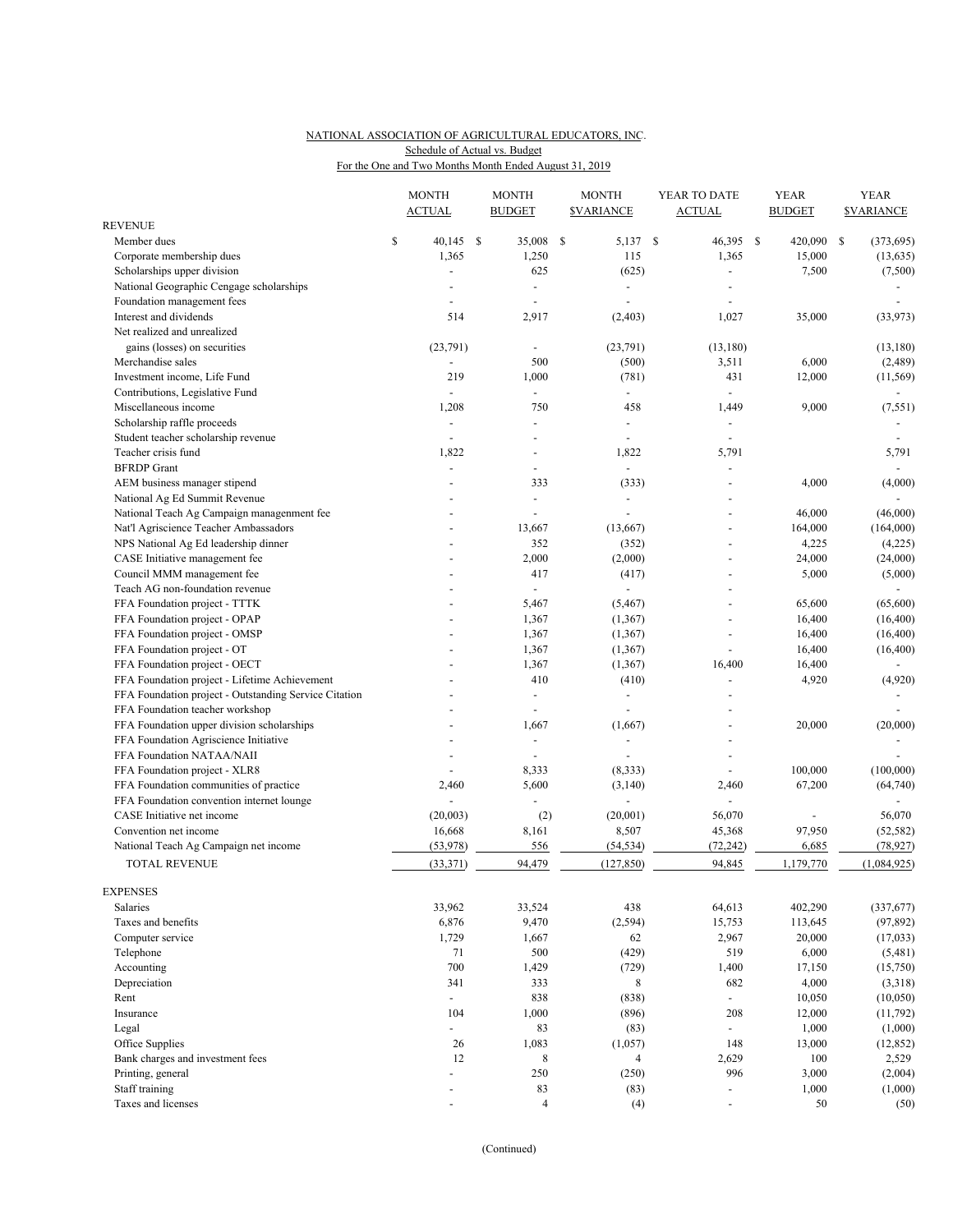# NATIONAL ASSOCIATION OF AGRICULTURAL EDUCATORS, INC. For the One and Two Months Month Ended August 31, 2019 Schedule of Actual vs. Budget

|                                                       | <b>MONTH</b><br><b>ACTUAL</b> | <b>MONTH</b><br><b>BUDGET</b> | <b>MONTH</b><br><b>SVARIANCE</b> | YEAR TO DATE<br><b>ACTUAL</b>    | <b>YEAR</b><br><b>BUDGET</b> | <b>YEAR</b><br><b>SVARIANCE</b> |
|-------------------------------------------------------|-------------------------------|-------------------------------|----------------------------------|----------------------------------|------------------------------|---------------------------------|
| Membership and contributions                          | 3,530                         | 1,667                         | 1,863                            | 3,530                            | 20,000                       | (16, 470)                       |
| Travel, staff                                         | 5,174                         | 2,833                         | 2,341                            | 7,526                            | 34,000                       | (26, 474)                       |
|                                                       |                               |                               |                                  | 730                              |                              |                                 |
| Promotion and marketing                               | 716                           | 1,250                         | (534)                            |                                  | 15,000                       | (14,270)                        |
| Merchandise and diaries                               | 3,490<br>$\mathbf{r}$         | 417                           | 3,073                            | 4,864<br>$\overline{a}$          | 5,000                        | (136)                           |
| Photocopying                                          |                               | 8                             | (8)                              |                                  | 100                          | (100)                           |
| Postage, general                                      | 1,274                         | 667                           | 607                              | 2,748                            | 8,000                        | (5,252)                         |
| Professional liability insurance                      | $\blacksquare$                | 3,397                         | (3, 397)                         | $\blacksquare$<br>$\overline{a}$ | 40,760                       | (40,760)                        |
| Public relations                                      |                               | 83                            | (83)                             |                                  | 1,000                        | (1,000)                         |
| Delmar scholarships                                   | 3,000                         | 625                           | 2,375                            | 3,000                            | 7,500                        | (4,500)                         |
| Scholarships upper division                           | 1,496                         | $\overline{a}$                | 1,496                            | 1,496                            | 20,000                       | (18, 504)                       |
| National Geographic Cengage scholarships              |                               | ÷,                            |                                  |                                  |                              |                                 |
| Travel, regional secretaries                          | 200                           | 1,500                         | (1,300)                          | 2,474                            | 18,000                       | (15, 526)                       |
| Travel, board of directors                            | 5,634                         | 3,250                         | 2,384                            | 12,569                           | 39,000                       | (26, 431)                       |
| FFA Foundation project - TTTK                         | $\sim$                        | 3,333                         | (3, 333)                         | $\overline{\phantom{a}}$         | 40,000                       | (40,000)                        |
| FFA Foundation project - OPAP                         | $\overline{a}$                | 750                           | (750)                            | $\blacksquare$                   | 9,000                        | (9,000)                         |
| FFA Foundation project - OMSP                         | 1,334                         | 750                           | 584                              | 1,334                            | 9,000                        | (7,666)                         |
| FFA Foundation project - OT                           | $\overline{a}$                | 750                           | (750)                            | $\overline{a}$                   | 9,000                        | (9,000)                         |
| FFA Foundation project - OECT                         | 2,656                         | 750                           | 1,906                            | 2,656                            | 9,000                        | (6, 344)                        |
| FFA Foundation project - Lifetime achievement         |                               | 208                           | (208)                            |                                  | 2,500                        | (2,500)                         |
| FFA Foundation project - Outstanding service citation | $\overline{a}$                | $\overline{a}$                | $\overline{\phantom{a}}$         | $\overline{a}$                   |                              |                                 |
| FFA Foundation teacher workshop                       |                               |                               | L,                               |                                  |                              |                                 |
| FFA Foundation Regional Grants                        | $\overline{a}$                | $\overline{a}$                | L.                               |                                  |                              |                                 |
| FFA Foundation Agrisciense Initiative                 |                               |                               |                                  |                                  |                              |                                 |
| FFA Foundation XLR8                                   | 1,265                         | 5,000                         | (3,735)                          | 3,102                            | 60,000                       | (56, 898)                       |
| FFA Foundation convention internet lounge             | ÷,                            | ÷,                            |                                  |                                  |                              |                                 |
| NPS Ag Ed Leadership dinner                           |                               | 352                           | (352)                            | $\sim$                           | 4,225                        | (4,225)                         |
| <b>TTTK</b>                                           |                               | ÷,                            | $\overline{a}$                   |                                  |                              |                                 |
| <b>NATAA</b>                                          | 12,492                        | 10,833                        | 1,659                            | 51,179                           | 130,000                      | (78, 821)                       |
| Regional grants                                       |                               |                               |                                  |                                  |                              |                                 |
| NPS expense                                           |                               | 417                           | (417)                            | $\overline{\phantom{a}}$         | 5,000                        | (5,000)                         |
| Webinar expense                                       | 389                           | 42                            | 347                              | 389                              | 500                          | (111)                           |
| Teacher crisis fund                                   | 1,000                         | ÷,                            | 1,000                            | 2,000                            | $\overline{a}$               | 2,000                           |
| Communities of practice expense                       | ÷.                            | 3,409                         | (3, 409)                         | $\overline{\phantom{a}}$         | 40,910                       | (40, 910)                       |
| Substitute teacher hire behinds                       |                               | 42                            | (42)                             |                                  | 500                          | (500)                           |
| Website                                               | 32                            | 1,500                         | (1, 468)                         | 340                              | 18,000                       | (17,660)                        |
| NATAA stipends                                        | $\overline{a}$                | $\overline{a}$                |                                  | 12,950                           |                              | 12,950                          |
| <b>TTTK</b> stipends                                  |                               |                               |                                  | $\overline{\phantom{a}}$         |                              | $\blacksquare$                  |
| XLR8 stipends                                         |                               | $\overline{a}$                | $\overline{a}$                   | 1,125                            |                              | 1,125                           |
| <b>BFRDP</b> expense                                  |                               |                               | L.                               |                                  |                              |                                 |
| <b>BFPD</b> contract labor                            | $\blacksquare$                |                               | ÷,                               | $\overline{\phantom{a}}$         |                              |                                 |
| Contract labor                                        | 151                           | $\overline{a}$                | 151                              | 1,176                            |                              | 1,176                           |
| Credit card expense                                   | 164                           | 333                           | (169)                            | 506                              | 4,000                        | (3, 494)                        |
| Storage                                               | $\sim$                        | $\overline{a}$                | $\overline{a}$                   | $\blacksquare$                   |                              |                                 |
| Professional development                              |                               |                               |                                  |                                  |                              |                                 |
| National Ag Ed Summit Expense                         |                               |                               | Ĭ.                               |                                  |                              |                                 |
| Ag ed opportuinty fund                                |                               |                               | ÷,                               |                                  |                              |                                 |
| Ag ed resource guide expense                          | 9,039                         |                               | 9,039                            | 18,652                           |                              | 18,652                          |
| Miscellaneous                                         |                               |                               | ÷,                               |                                  | ÷,                           | $\omega$                        |
| <b>TOTAL EXPENSES</b>                                 | 96,857                        | 94,438                        | 2,419                            | 224,261                          | 1,153,280                    | (929, 019)                      |
| NET INCOME (LOSS)                                     | \$<br>(130, 228)<br>\$        | 41                            | \$<br>(130, 269)                 | \$<br>$(129, 416)$ \$            | 26,490                       | \$<br>(155,906)                 |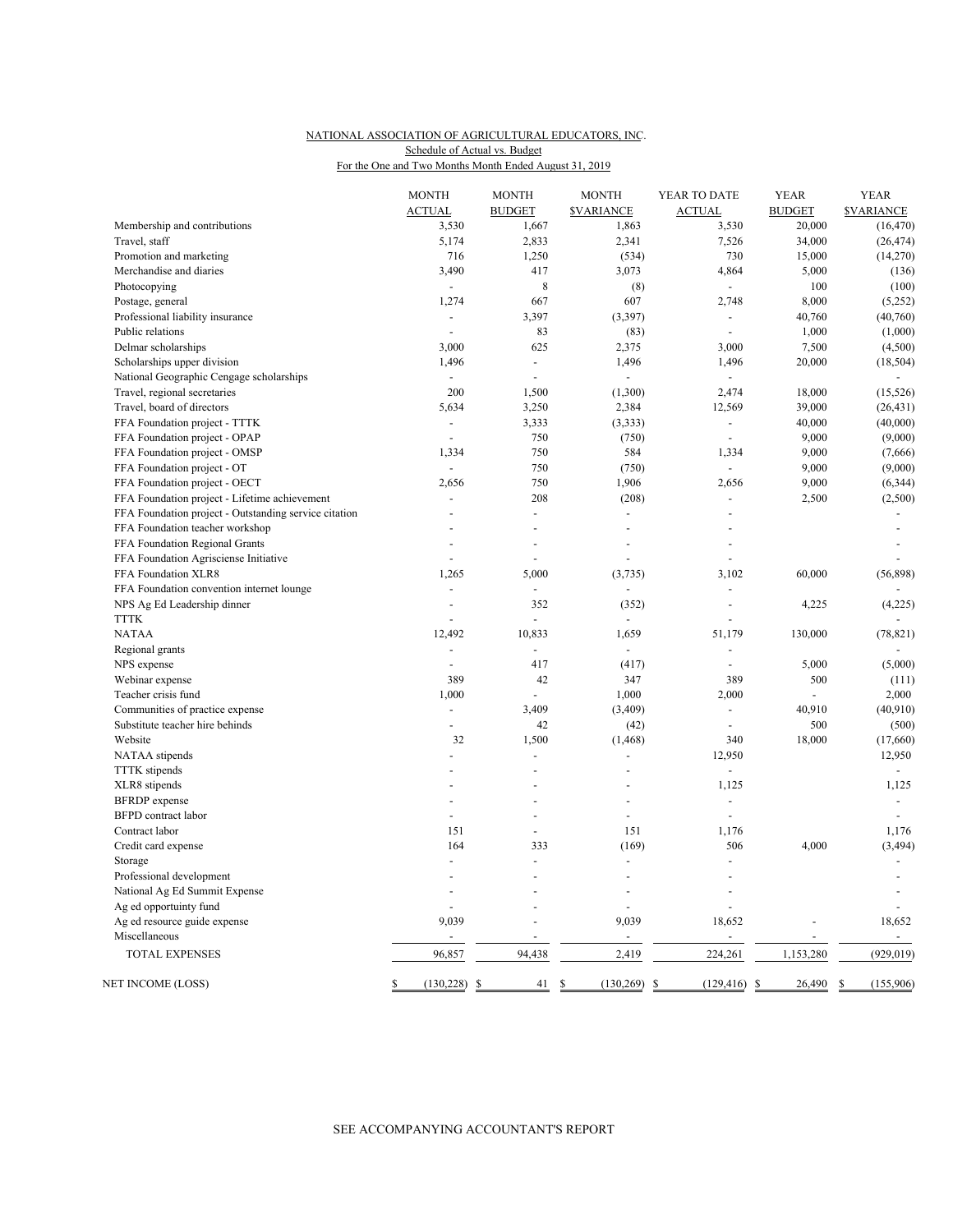#### NATIONAL ASSOCIATION OF AGRICULTURAL EDUCATORS, INC. Schedule of Convention Revenue and Expenses For the One and Two Months Month Ended August 31, 2019

|                                           | <b>MONTH</b><br><b>ACTUAL</b> |        |   | <b>MONTH</b><br><b>BUDGET</b> | <b>MONTH</b><br><b><i>SVARIANCE</i></b> |               |  | YEAR TO DATE<br><b>ACTUAL</b> |               | <b>YEAR</b><br><b>BUDGET</b> | <b>YEAR</b><br><b>SVARIANCE</b> |            |  |
|-------------------------------------------|-------------------------------|--------|---|-------------------------------|-----------------------------------------|---------------|--|-------------------------------|---------------|------------------------------|---------------------------------|------------|--|
| <b>REVENUE</b>                            |                               |        |   |                               |                                         |               |  |                               |               |                              |                                 |            |  |
| Convention, registration                  | \$                            | 335    | S | 12,083                        | S                                       | $(11,748)$ \$ |  | 335                           | <sup>\$</sup> | 145,000 \$                   |                                 | (144, 665) |  |
| Convention, trade show                    |                               |        |   |                               |                                         |               |  |                               |               |                              |                                 |            |  |
| Convention, sponsorships - FFA Foundation |                               | 13,940 |   | 5,833                         |                                         | 8,107         |  | 42,640                        |               | 70,000                       |                                 | (27,360)   |  |
| Convention, partners reception            |                               |        |   | 250                           |                                         |               |  |                               |               | 3,000                        |                                 |            |  |
| Convention, host state social             |                               |        |   |                               |                                         |               |  |                               |               |                              |                                 |            |  |
| Convention, sponsorships                  |                               | 2,393  |   | 2,083                         |                                         | 310           |  | 2,393                         |               | 25,000                       |                                 | (22, 607)  |  |
| <b>TOTAL REVENUE</b>                      |                               | 16,668 |   | 20,249                        |                                         | (3, 331)      |  | 45,368                        |               | 243,000                      |                                 | (194, 632) |  |
| <b>EXPENSES</b>                           |                               |        |   |                               |                                         |               |  |                               |               |                              |                                 |            |  |
| Convention, plaques and trophies          |                               |        |   | 167                           |                                         | (167)         |  |                               |               | 2,000                        |                                 | (2,000)    |  |
| Convention, printing                      |                               |        |   |                               |                                         |               |  |                               |               |                              |                                 |            |  |
| Convention, awards                        |                               |        |   | 750                           |                                         | (750)         |  |                               |               | 9,000                        |                                 | (9,000)    |  |
| Convention, miscellaneous                 |                               |        |   |                               |                                         |               |  |                               |               |                              |                                 |            |  |
| Convention, meal functions                |                               |        |   | 125                           |                                         | (125)         |  |                               |               | 1,500                        |                                 | (1,500)    |  |
| Convention, promotion and marketing       |                               |        |   | 417                           |                                         | (417)         |  |                               |               | 5,000                        |                                 | (5,000)    |  |
| Convention, postage and shipping          |                               |        |   | 333                           |                                         | (333)         |  |                               |               | 4,000                        |                                 | (4,000)    |  |
| Convention, equipment rental              |                               |        |   | 2,000                         |                                         | (2,000)       |  |                               |               | 24,000                       |                                 | (24,000)   |  |
| Convention, host state social             |                               |        |   |                               |                                         |               |  |                               |               |                              |                                 |            |  |
| Convention, committee expense             |                               |        |   | 379                           |                                         | (379)         |  |                               |               | 4,550                        |                                 | (4,550)    |  |
| Convention, sponsorships - FFA Foundation |                               |        |   | 5,000                         |                                         | (5,000)       |  |                               |               | 60,000                       |                                 | (60,000)   |  |
| Convention, travel/board of directors     |                               |        |   | 1,917                         |                                         | (1,917)       |  |                               |               | 23,000                       |                                 | (23,000)   |  |
| Convention, staff travel                  |                               |        |   | 1.000                         |                                         | (1,000)       |  |                               |               | 12,000                       |                                 | (12,000)   |  |
| <b>TOTAL EXPENSES</b>                     |                               |        |   | 12,088                        |                                         | (12,088)      |  |                               |               | 145,050                      |                                 | (145,050)  |  |
| <b>NET INCOME (LOSS)</b>                  | S                             | 16.668 |   | 8,161                         | S                                       | 8,757         |  | 45,368                        | S             | 97,950                       |                                 | (49, 582)  |  |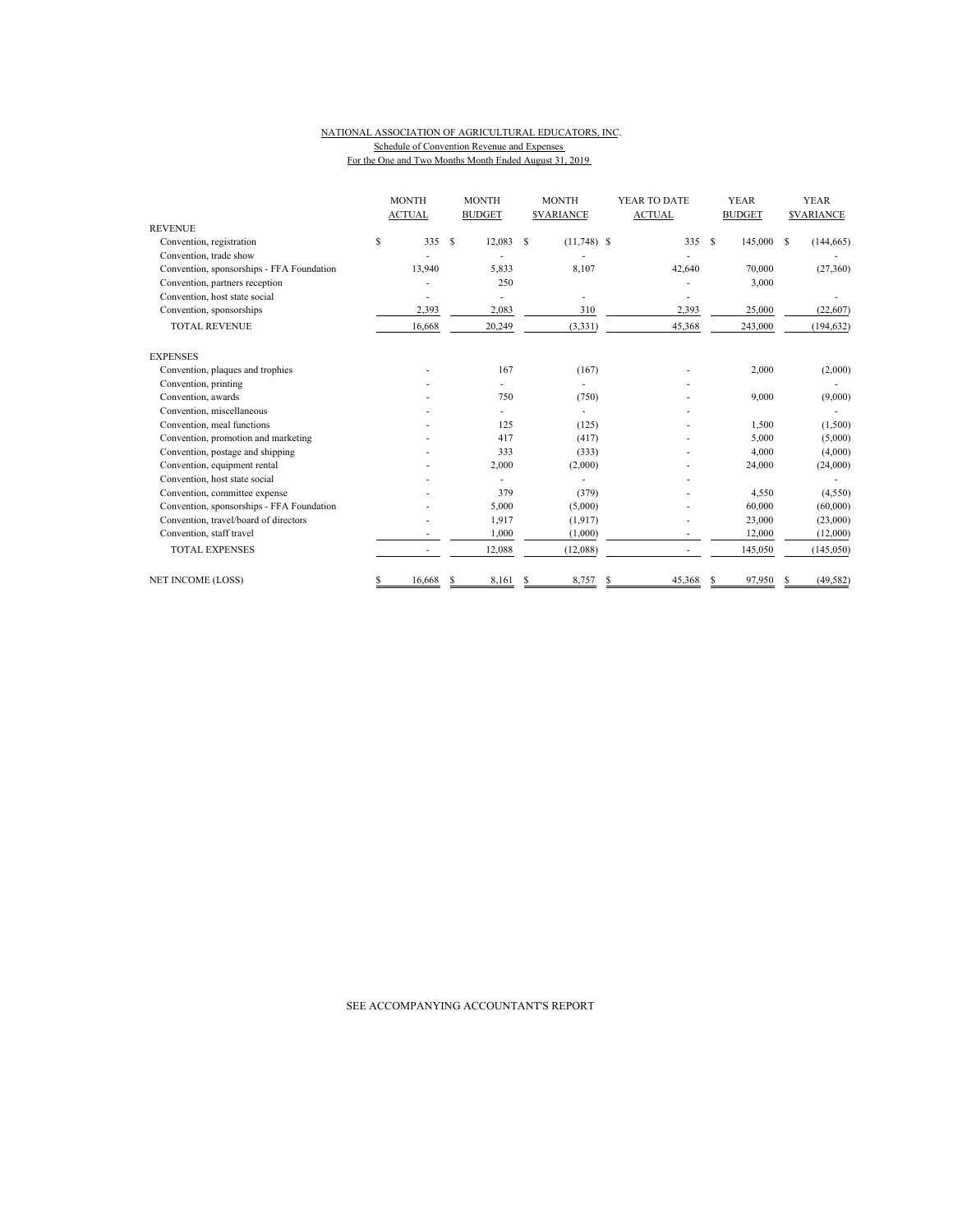#### NATIONAL ASSOCIATION OF AGRICULTURAL EDUCATORS, INC. Schedule of CASE Initiative Revenue and Expenses For the One and Two Months Month Ended August 31, 2019

|                              | <b>MONTH</b><br><b>ACTUAL</b> | <b>MONTH</b><br><b>BUDGET</b> | <b>MONTH</b><br><b>SVARIANCE</b> |                          | YEAR TO DATE<br><b>ACTUAL</b> | YEAR<br><b>BUDGET</b>    | YEAR<br><b>SVARIANCE</b> |
|------------------------------|-------------------------------|-------------------------------|----------------------------------|--------------------------|-------------------------------|--------------------------|--------------------------|
| <b>REVENUE</b>               |                               |                               |                                  |                          |                               |                          |                          |
| CI fee revenue               | \$<br>9,300                   | 30,000                        | \$                               | $(20,700)$ \$            | 236,410 \$                    | 360,000                  | \$<br>(123, 590)         |
| Brief CASE CI fee revenue    | $\overline{a}$                | 833                           |                                  | (833)                    | 9,000                         | 10,000                   | (1,000)                  |
| Brief CASE service fee       | $\overline{\phantom{a}}$      | 625                           |                                  | (625)                    | 6,000                         | 7,500                    | (1, 500)                 |
| LT service fee               |                               | 21,000                        |                                  | (21,000)                 | 105,000                       | 252,000                  | (147,000)                |
| <b>USDA NIFA PD-STEP 18</b>  | $\overline{a}$                | 5,167                         |                                  | (5,167)                  | $\overline{\phantom{a}}$      | 62,000                   | (62,000)                 |
| Vernier revenue              | 177,840                       | 53,333                        | 124,507                          |                          | 282,173                       | 640,000                  | (357, 827)               |
| NewByte revenue              | 875                           | 375                           |                                  | 500                      | 1,274                         | 4,500                    | (3,226)                  |
| Vendor - Bio-Rad             | 3,872                         | 417                           |                                  | 3,455                    | 3,872                         | 5,000                    | (1, 128)                 |
| APT revenue                  | 1,474                         | ٠                             |                                  | 1,474                    | 2,435                         |                          | 2,435                    |
| <b>MSA Revenue</b>           | $\overline{\phantom{a}}$      | $\overline{a}$                |                                  | ÷.                       | $\overline{\phantom{a}}$      |                          | $\overline{\phantom{a}}$ |
| ABF                          | ÷,                            |                               |                                  |                          | ÷.                            |                          | $\overline{\phantom{m}}$ |
| <b>ARD CI Revenue</b>        | $\overline{a}$                | $\overline{a}$                |                                  | $\overline{a}$           | 500                           |                          | 500                      |
| Capstone Revenue             |                               | $\overline{a}$                |                                  |                          |                               |                          | ÷                        |
| Cengage revenue              | 25,913                        | 2,083                         |                                  | 23,830                   | 42,466                        | 25,000                   | 17,466                   |
| Ward's kits                  | $\overline{\phantom{a}}$      | $\overline{\phantom{a}}$      |                                  |                          | 3,769                         |                          | 3,769                    |
| Ward's revenue               | ÷,                            | 1,167                         |                                  | (1, 167)                 | L.                            | 14,000                   | (14,000)                 |
| FSS revenue                  |                               | $\frac{1}{2}$                 |                                  |                          | L.                            |                          |                          |
| New projects                 | ÷.                            | 8,590                         |                                  | (8,590)                  | ÷.                            | 103,082                  | (103, 082)               |
| CI scholarships/grants       | $\overline{a}$                | 37,875                        |                                  | (37, 875)                | L.                            | 454,500                  | (454, 500)               |
| MidSch                       |                               | L,                            |                                  |                          | $\overline{a}$                |                          |                          |
| Sustain revenue              | $\overline{a}$                | $\overline{a}$                |                                  | $\overline{a}$           | ÷.                            |                          | L.                       |
| G.W. Pubs revenue            | ÷,                            | $\overline{\phantom{a}}$      |                                  | ٠                        | ٠                             |                          |                          |
| Online                       | 709                           |                               |                                  | 709                      | 709                           |                          | 709                      |
| Merchandise                  | 91                            | 3,000                         |                                  | (2,909)                  | 153                           | 36,000                   | (35, 847)                |
| Course downloads             | 375                           | $\overline{\phantom{a}}$      |                                  | 375                      | 525                           | ÷.                       | 525                      |
| <b>TOTAL REVENUE</b>         | 220,449                       | 164,465                       |                                  | 55,984                   | 694,286                       | 1,973,582                | (1,279,296)              |
|                              |                               |                               |                                  |                          |                               |                          |                          |
| <b>EXPENSES</b>              |                               |                               |                                  |                          |                               |                          |                          |
| Travel                       | 4,527                         | 3,875                         |                                  | 652                      | 12,232                        | 46,500                   | (34, 268)                |
| Travel - staff               | 16,463                        | 2,542                         |                                  | 13,921                   | 29,396                        | 30,500                   | (1, 104)                 |
| Salary                       | 6,164                         | 7,077                         |                                  | (913)                    | 12,327                        | 84,922                   | (72, 595)                |
| Taxes and benefits           | 306                           | 2,025                         |                                  | (1,719)                  | 613                           | 24,295                   | (23, 682)                |
| Contract labor               | 20,938                        | 28,021                        |                                  | (7,083)                  | 41,875                        | 336,250                  | (294, 375)               |
| Supplies                     | $\overline{\phantom{a}}$      | 479                           |                                  | (479)                    | 78                            | 5,750                    | (5,672)                  |
| Merchandise                  | $\overline{\phantom{a}}$      | $\blacksquare$                |                                  | $\overline{\phantom{a}}$ | L.                            |                          | ٠                        |
| Professional development     |                               |                               |                                  | $\overline{\phantom{0}}$ | $\overline{a}$                |                          |                          |
| Promotion                    | $\overline{a}$                | 808                           |                                  | (808)                    | ÷.                            | 9,700                    | (9,700)                  |
| Printing                     | $\overline{a}$                | 458                           |                                  | (458)                    | ÷.                            | 5,500                    | (5,500)                  |
| Postage                      | (67)                          | 121                           |                                  | (188)                    | 71                            | 1,450                    | (1, 379)                 |
| Technology                   | 606                           | 458                           |                                  | 148                      | 723                           | 5,500                    | (4, 777)                 |
| Management fee               | $\overline{a}$                | 2,000                         |                                  | (2,000)                  | ÷.                            | 24,000                   | (24,000)                 |
| Vernier                      | 156,332                       | 46,400                        | 109,932                          |                          | 243,137                       | 556,800                  | (313, 663)               |
| NewByte                      | 206                           | 214                           |                                  | (8)                      | 667                           | 2,565                    | (1, 898)                 |
| Bio-Rad                      | ÷.                            | $\overline{a}$                |                                  | $\overline{a}$           | ÷,                            |                          | ÷                        |
| Legal and profesional        | $\overline{a}$                | 183                           |                                  | (183)                    | $\overline{a}$                | 2,200                    | (2,200)                  |
| Lead teacher orientation     | ÷,                            | 5,513                         |                                  | (5, 513)                 | 3,850                         | 66,150                   | (62, 300)                |
| Lead teacher stipends        | 21,350                        | 17,500                        |                                  | 3,850                    | 89,775                        | 210,000                  | (120, 225)               |
| Field test                   | ٠                             | $\overline{\phantom{a}}$      |                                  |                          | $\overline{a}$                |                          | ٠                        |
| Institute expense            | 800                           | $\overline{a}$                |                                  | 800                      | 800                           |                          | 800                      |
| <b>USDA NIFA PD-STEP 18</b>  |                               | 5,167                         |                                  | (5,167)                  |                               | 62,000                   | (62,000)                 |
| <b>NRES</b>                  | $\overline{\phantom{a}}$      |                               |                                  |                          | ٠                             |                          |                          |
| FSS                          | ÷,                            |                               |                                  |                          | $\overline{a}$                |                          |                          |
| APT                          | 1,592                         |                               |                                  | 1,592                    | 2,445                         |                          | 2,445                    |
| <b>ARD</b>                   | $\overline{\phantom{a}}$      |                               |                                  |                          | ÷,                            |                          | $\overline{\phantom{a}}$ |
| <b>ESI</b>                   |                               |                               |                                  |                          | $\overline{a}$                |                          | $\mathbf{r}$             |
| <b>MSA</b>                   |                               |                               |                                  |                          | 2,427                         |                          | 2,427                    |
| ABF                          |                               |                               |                                  |                          | $\overline{a}$                |                          | $\mathbf{r}$             |
| ARDCI                        |                               |                               |                                  |                          | 110                           |                          | 110                      |
| G.W. Publisher               |                               |                               |                                  |                          | $\overline{a}$                |                          | $\overline{\phantom{a}}$ |
| Sustain expense              |                               |                               |                                  |                          | ٠                             |                          | ٠                        |
| Online expense               |                               | 1,667                         |                                  | (1,667)                  |                               | 20,000                   | (20,000)                 |
| Cengage                      | 10,525                        | 1,792                         |                                  | 8,733                    | 26,871                        | 21,500                   | 5,371                    |
| <b>BriefCASE LT stipends</b> | 700                           | 292                           |                                  | 408                      | 2,800                         | 3,500                    | (700)                    |
| CI scholarship               | ÷,                            | 37,875                        |                                  | (37, 875)                | 168,000                       | 454,500                  | (286, 500)               |
| CI Mentor contract labor     |                               |                               |                                  |                          | $\overline{a}$                |                          |                          |
| CI mentor                    | ٠                             | ä,                            |                                  | $\overline{a}$           | ä,                            |                          | $\overline{a}$           |
| Depreciation                 | 10                            | $\blacksquare$                |                                  | 10                       | 19                            | $\overline{\phantom{a}}$ | 19                       |
| <b>TOTAL EXPENSES</b>        | 240,452                       | 164,467                       |                                  | 75,985                   | 638,216                       | 1,973,582                | (1, 335, 366)            |
|                              |                               |                               |                                  |                          |                               |                          |                          |
| <b>NET INCOME (LOSS)</b>     | \$<br>$(20,003)$ \$           | $(2)$ \$                      |                                  | $(20,001)$ \$            | 56,070 \$                     |                          | \$<br>56,070             |